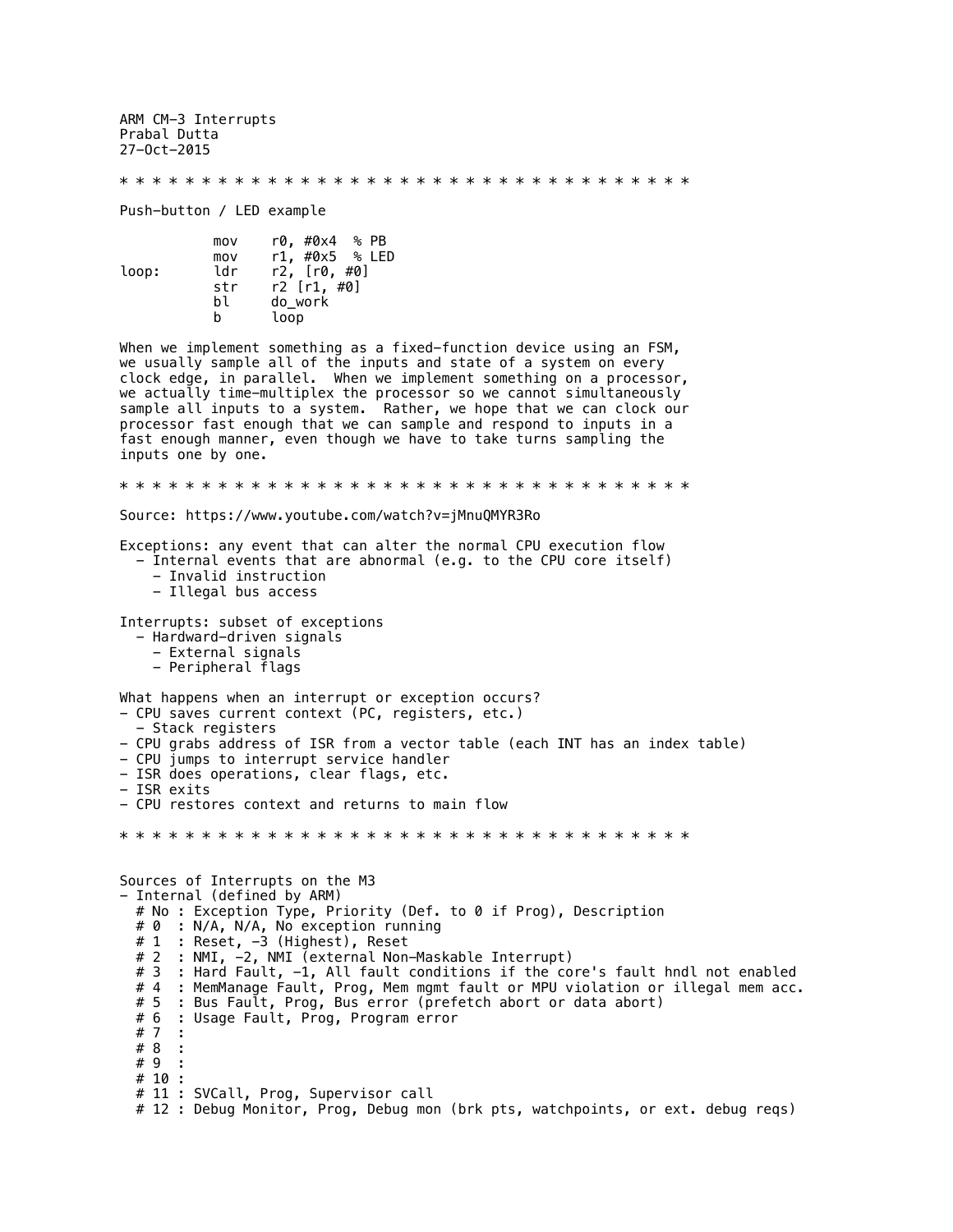```
 # 13 : 
   # 14 : PendSV, Prog, Pendable request for system service
   # 15 : SYSTICK, Prog, System tick timer
- External (defined by chip manufacturers)
 # 16 : IRQ #0
 # 17 : IRQ #1
  # \ldots : # 255: IRQ #239
- Special registers in the CM-3
   - Following special registers in the M3
     - Program Status Registers (APSR, IPSR, EPSR)
     - Interrupt Mask Registers (PRIMASK, FAULTMASK, BASEPRI)
     - Control Register (CONTROL)
   - Such registers can only be accessed via MSR and MRS instructions
     - MRS <reg>, <special_reg> ; Read special register
     - MSR <special_reg>, <reg> ; Write special register
     - Examples
       MRS r0, APSR ; r0 <- APSR
       MRS r0, IPSR ; r0 <- IPSR
       MRS r0, EPSR ; r0 <- EPSR
      MSR APSR, r0 ; APSR <- r0<br>MRS r0, PSR ; r0 <- APSR
 MRS r0, PSR ; r0 <- APSR | IPSR | EPSR
 MSR PSR, r0 ; APSR <- r0 & 0xF8000000 ** double check these
                    ; IPSR <- r0 & 07000001FF
                    ; EPSR <- r0 & 0x0700FC00
- The exception/interrupt number is encoded in the bottom bits of the
   IPSR (Interrupt PSR).
- PRIMASK, FAULTMASK, BASEPRI registers are used to disable interrupts
   - PRIMASK and BASEPRI are useful for temporarily disabling interrupts in 
     timing critical tasks
   - FAULTMASK temporarily disables fault handling when a task has crashed.
     Once the OS core starts cleaning up, it might not want to be interrupted
     by other faults caused by the crashed process. Therefore, FAULTMASK 
 gives the OS kernel time to deal with fault conditions
 - PRIMASK: a 1-bit register. When set, it allows only the NMI and hard fault
exceptions. All other interrutps and exceptions are masked. Default is \theta,
     which means no masking.
   - FAULTMASK: a 1-bit register. When set, it allows only the NMI. All other
     faults are disabled (including hard faults)
   - BASEPRI: a register of up to 8 bits (depending on the bit width impl'd
 for priority level). It defines the masking priority level. When set, 
 it disables all interrupts of the same or lower level (larger priority 
     values). Higher priority interrupts can still be allowed. If this is 
     set to 0, the masking function is disabled (this is the default).
   - How to access them?
 MRS r0, BASEPRI
 MRS r0, PRIMASK
 MRS r0, FAULTMASK
     MSR BASEPRI, r0
     MSR PRIMASK, r0
     MSR FAULTMASK, r0
   - Note: PRIMASK, FAULTMASK, and BASEPRI cannot be set in the user access level.
- The CONTROL register is used to define the privilege level and SP selection
   - Two bits
   - CONTROL[1] : Always 0 in handler mode. Either 0 or 1 in thread (base) mode.
                  Only writable when core is in thread mode and privileged.
                  In the user state or handler mode, writing to this bit is not 
                  allowed. More details (see pg 32 in Yiu's M3 book).
   - CONTROL[0] : Only writable in privileged state. Once it enters the user
```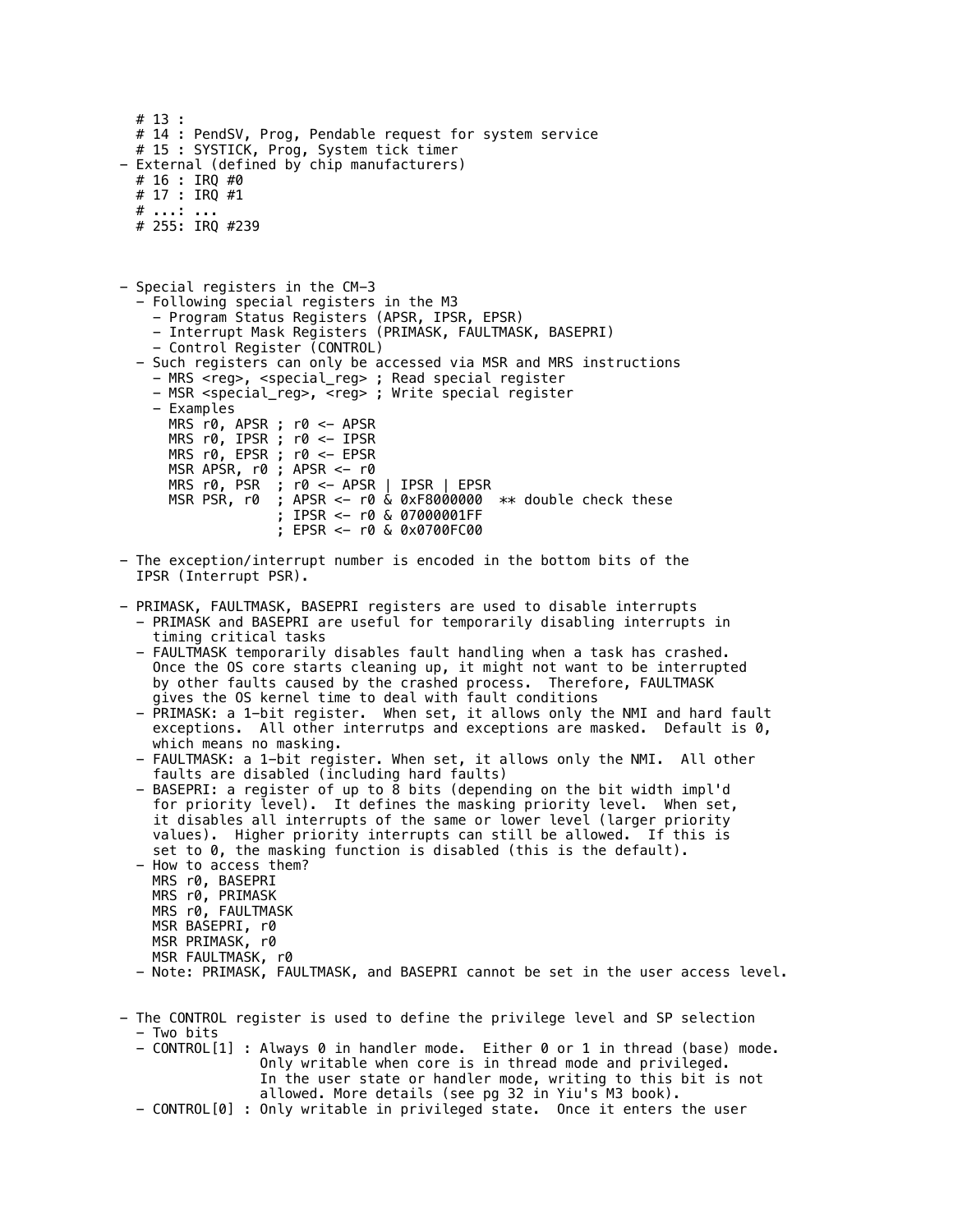state, the only way to switch back to privileged is to trigger an interrupt and change this bit in the interrupt handler.

 - Accessing MRS r0, CONTROL ; Read control register into r0 MSR CONTROL, r0 ; Write r0 into control register

- Operation Mode: CPU supports two modes and two privilege levels

 Supervisor User Privileged | Unprivileged +----------------+----------------+ When | | | running | Handler Mode | Not allowed exception  $|$  CONTROL $[1]=0$  $h$ andler ------------+----------------+----------------+-------- When not | | | running | Thread Mode | Thread Mode | (e.g. main program) exception  $\vert$  CONTROL[0]=0  $\vert$  CONTROL[0]=1 handler +----------------+----------------+ - On reset, CPU is in thread mode with privileged level access rights. - To switch to user level in thread mode, set CONTROL[0]=1 - Note, once in user level, can't switch back (e.g. writing CONTROL will fault) - Only way to enter a privileged mode from user mode is to cause an exception - Fig 3.7 (Yiu) shows this happening - For a user level program to enter priv mode, it must: - cause interrupt (e.g. SVC call) - write to CONTROL[0]=0 in the ISR - Interrupt Vector Table (IVT) - IVT starts by default after reset at Addr=0, but is relocatable - Each IVT entry is four bytes (one word), starting at Addr =  $\theta$ - So, interrupt #n's ISR address is contained in memory location<br>4\*n (e.g. INT13 -> \*((int32\_t\*)(0x34)) will give you ISR add 4\*n (e.g. INT13 -> \*((int32\_t\*)(0x34)) will give you ISR addr - NOTE: The LSB of each interrupt vector indicates whether the exception to be executed in ARM or Thumb state. Since CM-3 only supports Thumb, the LSB of all interrupt vectors should be 1! - The vectors in memory. Interrupt #n The vector table entries # No : Memory Add : Contains the ISR address for Exception Type =============================================================== # 0 : 0x00000000 : Starting value of the MSP # 1 : 0x00000004 : Reset # 2 : 0x00000008 : NMI, -2, NMI (external Non-Maskable Interrupt) # 3 : 0x0000000C : Hard Fault : 0x00000010 : MemManage Fault # 5 : 0x00000014 : Bus Fault, Prog, Bus error (prefetch abort or data abort) # 6 : 0x00000018 : Usage Fault, Prog, Program error # 11 : 0x0000002C : SVCall # 12 : 0x00000030 : Debug Monitor # 14 : 0x00000038 : PendSV, Prog, Pendable request for system service # 15 : 0x0000003C : SYSTICK # 16 : 0x00000040 : IRQ #0 - Note these are defined by chip mfg # 17 : 0x00000044 : IRQ #1 # ...: ... # 255: 0x000003FF : IRQ #239

- Configuring the interrupts using the NVIC registes - Before you can use them (all but NMI and Reset), you have to configure interrupts - The NVIC configuration registers include the following: